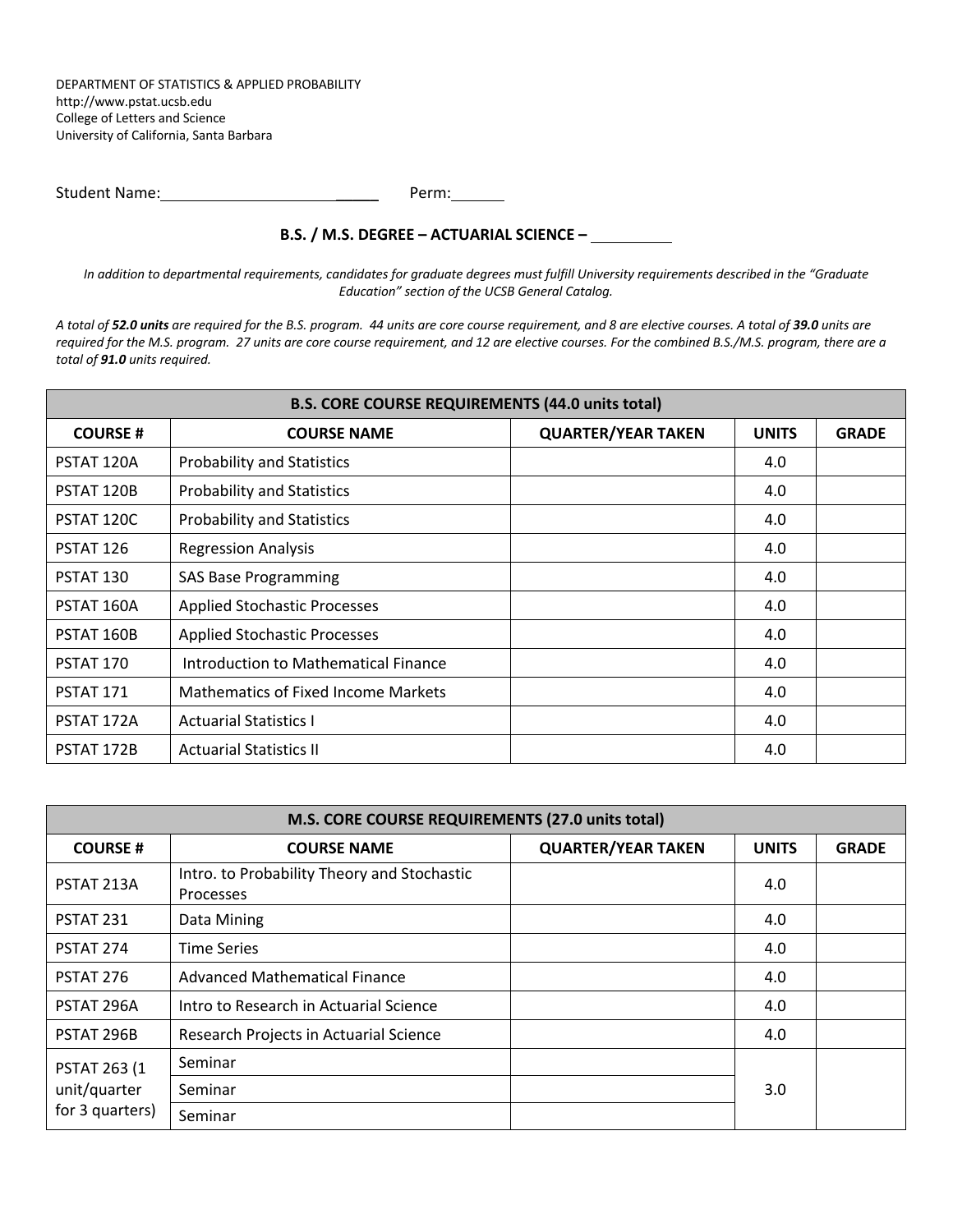| <b>B.S. UNDERGRADUATE ELECTIVES (8.0 units total)</b>                                            |                    |                           |              |              |
|--------------------------------------------------------------------------------------------------|--------------------|---------------------------|--------------|--------------|
| B.S. Undergraduate elective courses must be selected from the B.S. Actuarial Science major sheet |                    |                           |              |              |
| <b>COURSE#</b>                                                                                   | <b>COURSE NAME</b> | <b>QUARTER/YEAR TAKEN</b> | <b>UNITS</b> | <b>GRADE</b> |
|                                                                                                  |                    |                           | 4.0          |              |
|                                                                                                  |                    |                           | 4.0          |              |
|                                                                                                  |                    |                           |              |              |
|                                                                                                  |                    |                           |              |              |

| M.S. GRADUATE ELECTIVES (12.0 units total)                                                     |                    |                           |              |              |
|------------------------------------------------------------------------------------------------|--------------------|---------------------------|--------------|--------------|
| M.S. Graduate elective courses must be selected from the department's approved list of courses |                    |                           |              |              |
| <b>COURSE#</b>                                                                                 | <b>COURSE NAME</b> | <b>QUARTER/YEAR TAKEN</b> | <b>UNITS</b> | <b>GRADE</b> |
|                                                                                                |                    |                           | 4.0          |              |
|                                                                                                |                    |                           | 4.0          |              |
|                                                                                                |                    |                           | 4.0          |              |
|                                                                                                |                    |                           |              |              |

## **CAPSTONE REQUIREMENTS**

During the required course sequence PSTAT 296AB, students will complete a research project and submit a written report on topics of their interest in the area of actuarial science and financial mathematics. Each project will be supervised by at least one member of the department's ladder faculty and approved by a project committee that includes at least two members of the department's ladder faculty.

Report Approved (Date): \_\_\_\_\_\_\_\_\_\_\_\_\_\_\_\_\_

## **CONTINUATION TO THE Ph.D.**

Continuation to the Ph.D. in the department of Statistics & Applied Probability is subject to the student's academic performance being deemed excellent by all standards that the department uses to assess degree progress including exams, grades, coursework, and timely progress towards the degree. Students must demonstrate an ability to work independently and to make innovative and original contributions to the critical literature of the field.